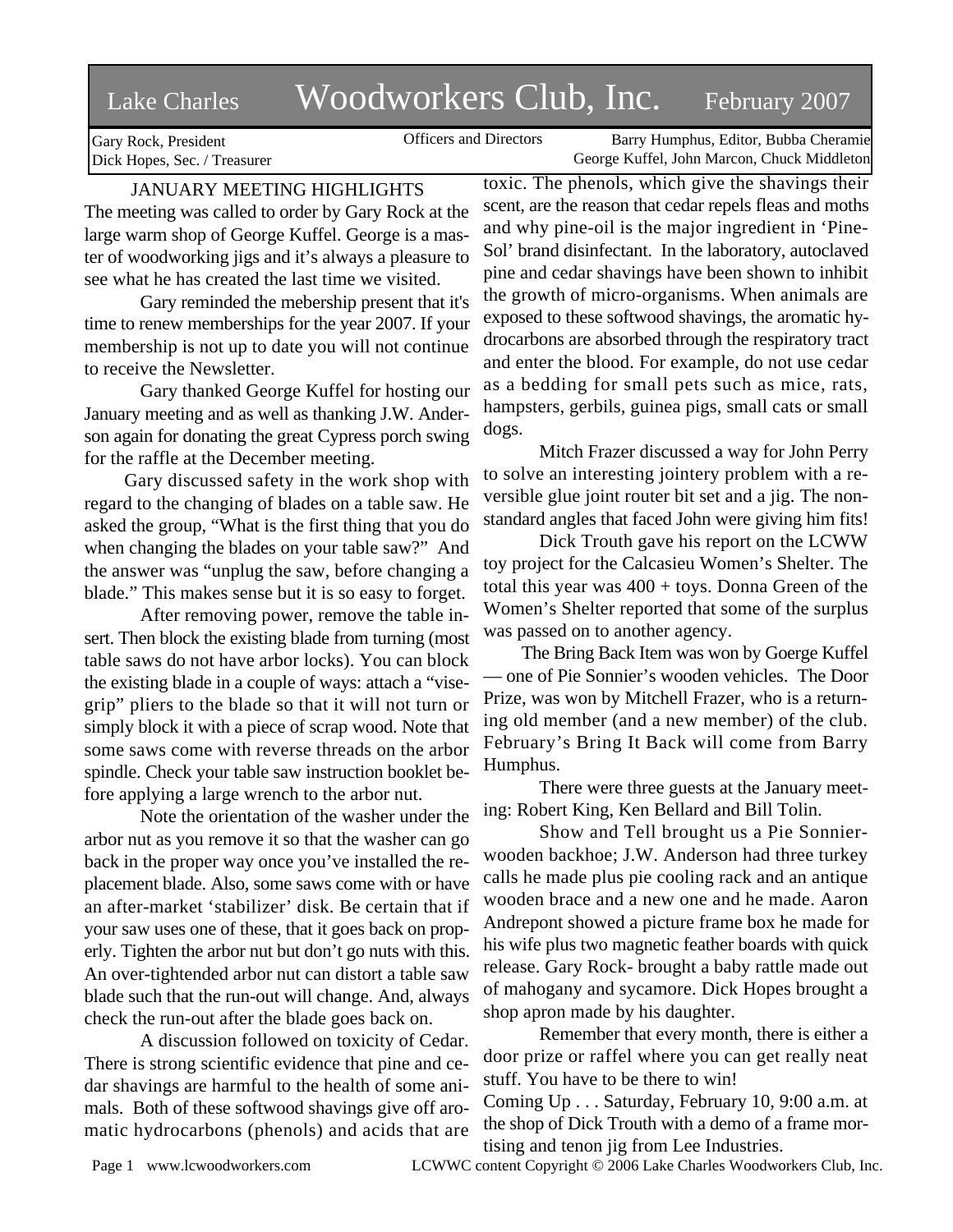#### DICK TROUTH: FINE WOODWORKER

I first started woodworking probably before I started school. I was building cars and boats out of scrap lumber so I would have toys to push around in the dirt. I did this for several years and because we moved a lot and my dad built several houses and I had a lot of material to work with.

My first formal woodworking instruction was in the seventh grade. I was taught how to use and care for hand tools and learned basic joinery and turning. I made my Grandmother a pine rolling pin which has come back to me after nearly fifty years.

As my education continued, I learned to use power tools and more complex joinery techniques and how to apply finishes.

After finishing public education, my woodworking interest was put on hold for several years except for carpentry (which I never truly enjoyed.)

My interest in fine woodworking began again in the early 1980's when I was able to afford buying power tools and furnishing a shop. I enjoy turning, making furniture, kitchen, and other household items.

Since my other favorite hobby is reading, I continue my woodworking education by reading many woodworking magazines and books and watching videos. I also enjoy helping others learn the proper and safe ways of using tools and building projects for themselves.

I believe woodworking is a very rewarding hobby and am sorry to see woodworking classes being phased out of our public school systems. I think the youth of our country are being deprived of a very important area of education. *Dick Trouth.*

## QUARTERLY BOARD MEETING

The first quarter board meeting was held Saturday February 3rd at the home of Gary Rock. Attending were Gary, Dick Trouth, George Kuffel, John Marcon, Chuck Middleton and Barry Humphus. The meeting was called to order by Gary at 9:00 a.m.

The agenda included meeting locations for the next quarter. These are April 14th: Chuck Middleton's new shop; May 12th: Eltee Thibodeaux's shop; June 9th: Pie Sonnier's shop.

Dick Trouth, J.W. Anderson and Pie Sonnier reported that some 225 painted wooden cars were delivered to the Calcasieu Women's Shelter.

A discussion was made about promoting the

LCWW's at the next Stine's power tool Tent Sale. Gary Rock will contact David Stine regarding the possibility of participating in that event to promote woodworking and membership in the LCWW.

Jeff Cormier will be ask to contact PPG regarding the availability and dates for the next annual BBQ. This annual event will likely be held in the Fall, likely in October and with a large door prize. Members who have not renewed for 2007 will be contacted during the coming month as a reminder.

Barry mentioned that Steve Brady, a member of the South East Texas Woodworkers club, will be our guest at the February meeting. Barry also put a link to the SEWW club on the our web site on the Links page. The SEWW meets on the fourth Monday of each month at Acadian Hardwoods in Rose City, TX at 7:00 p.m.

We also discussed having one or more outside presentations on design or shape concepts. The meeting was adjourned at 10:00 a.m.

### MENTORING PROGRAM

The LCWW offers our members a mentoring program. If you have a project, a problem in woodworking, construction, design, finishing or anything related, we can help. Several members have volenteered their considerable expertise in their area of interest. Mentors include:

Jeff Cormier: cabinet making & design, 582-3278 Barry Humphus: general & tools, 477-8474 George Kuffel: general & jigs, 478-2707 John Marcon: carving & finishing, 478-0646 Chuck Middleton: scrollwork, 478-0646 Gary Rock: turning & finishing, 478-0646 Eltee Thibodeaux: scrollwork, 436-1997 Dick Trouth: general, finishing & turning, 583-2683

Just give them a call and if they can't help, they can probably find someone who can.

# DUES TIME

If you want to receive the Newsletter, go to meetings, eat hot donuts, drink fresh coffee plus have a great time with woodworkers, you need to send in your 2007 membership dues. We know that sometimes you can't go to a meeting. That's OK. But only with your support, can we support you. Send your \$20 dues to Dick Hopes, 1139 Green Road, Lake Charles, LA 70611.

Page 2 Lake Charles Woodworkers Club, Inc.